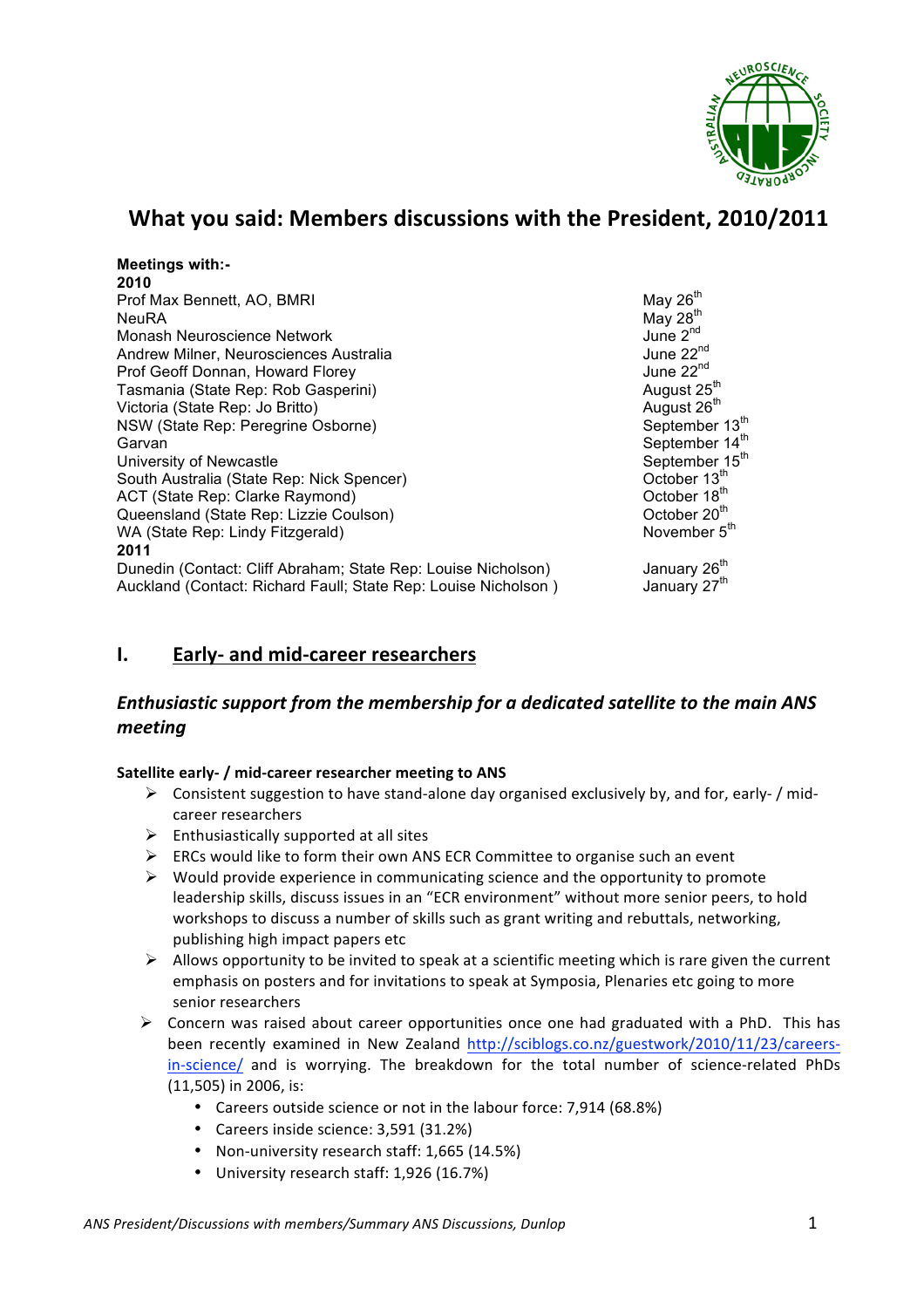• University professors (estimate): 202 (1.8%)

Support and information regarding career options other than research would be valuable.

 $\triangleright$  Ideal forum to which to invite Members of Parliament since they are particularly interested hearing about issues from young people

## **Early- / mid-career researcher night at ANS meeting**

- $\triangleright$  Highly valued, much enjoyed, would like to see as a permanent feature of the Program
- $\triangleright$  Suggestion to have a brief formal side to the Social, perhaps with an opening introduction/address from a speaker that the early-/mid-career researchers select. For example, an update on recent changes in funding policy could be given

## Role of ANS in relation to early- / mid-career researchers

Early- / mid-career researchers made the following suggestions regarding the Society and its meetings:

- $\triangleright$  "Speed-dating the Experts" sessions. The opportunity to discuss career issues with more experienced researchers, i.e. beyond discussions at the end of a research seminar. For example, Networking Breakfasts for different research areas / themes
- $\triangleright$  Suggestion for Mid-Career Plenaries which would be a welcome addition as would opportunities for Early career high profile presentations, since currently high profile presentations are from senior researchers
- $\triangleright$  Greater guidance in networking to enable them to set up collaborations with more senior researchers both within Australia and internationally
- $\triangleright$  Capture career paths after training for a PhD (see concern re career paths under "Issues for early- / mid-career researchers" below). Perhaps ANS could ask PhD supervisors to find out what sort of career paths their students took and post a "What I did with my PhD" page on the ANS website
- $\triangleright$  To partner with other Societies to organize exchanges between labs so that early- / mid-career researchers could gain experience interstate and internationally. Such a venture could be supported by reciprocal memberships for the partner Societies thereby enabling early- / midcareer researchers to combine going to a meeting and visiting a lab
- $\triangleright$  ANS to host a lunch at major international neuroscience meetings, and invite Editors-in-Chief of the top journals as well as Australia and New Zealand's brightest ECRs. In this way, our emerging neuroscience talent could be showcased informally
- Suggestion to initiate a mid-career ANS Plenary given that the major ANS Plenary is given by senior members; this could be part of the proposed early- / mid-career researcher ANS satellite meeting
- $\triangleright$  More ways to be more involved with ANS and Local Organising Committees
- For students to be attracted to the Society during their undergraduate years, i.e. before they become early- / mid-career researchers
- Formation of a small sub-group, associated with Council, to develop ways to attract funding support for early- / mid-career researchers
- $\triangleright$  Suggested that ANS have a searchable database with more details instead of its current ANS membership booklet
- $\triangleright$  Would like to see an eNewsletter rather than a hard copy

### **Issues for Early- / Mid-career researchers**

 $\triangleright$  Whereas PhD students are well supported, once you have your PhD and are starting a career, early- / mid-career researchers are not as well supported. For example, there are very limited, if any, funds for travel, to help set up new directions (collaborations, equipment) specifically available to early- / mid-career researchers. As a consequence, without their own grant funding,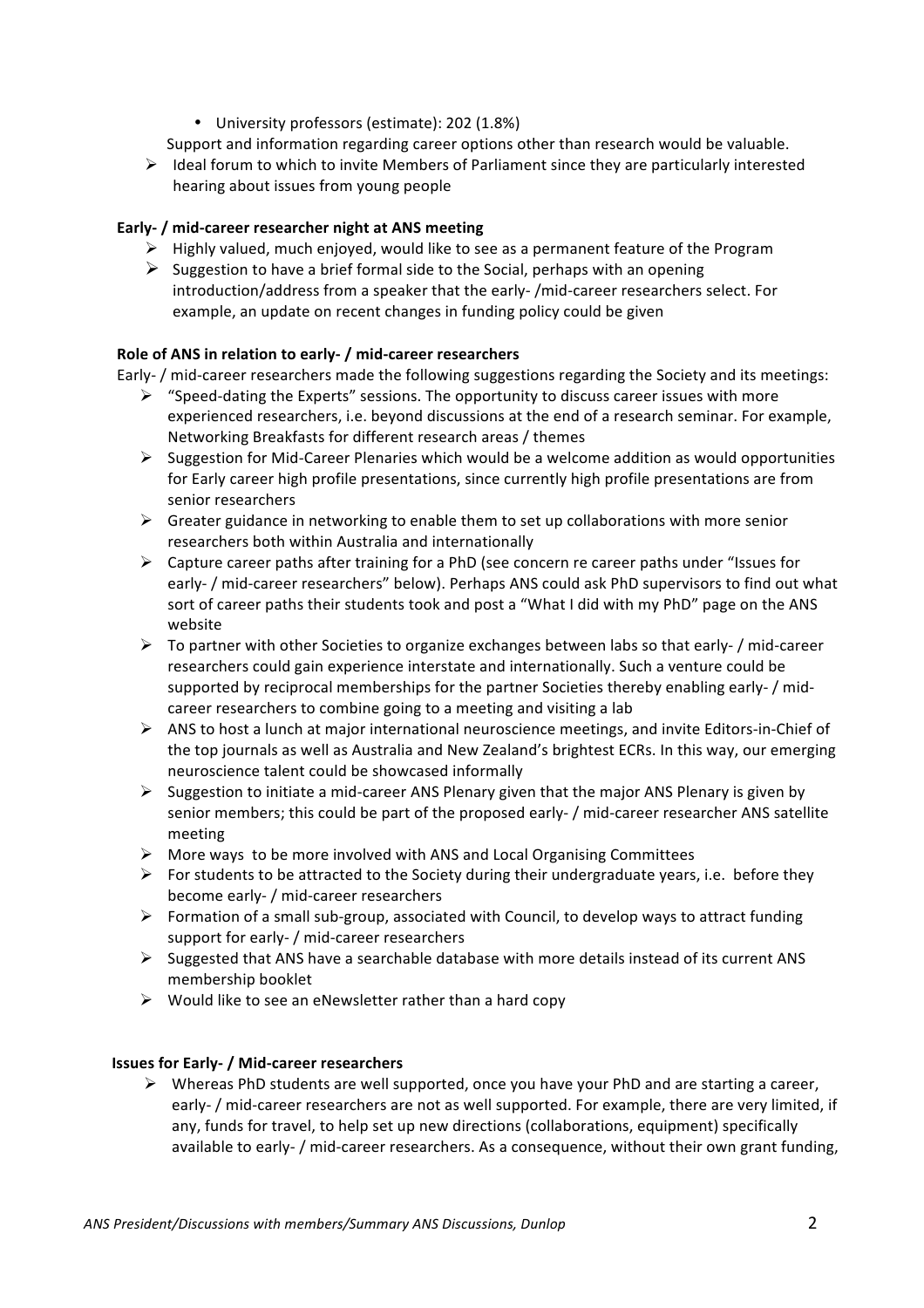it is often difficult for in particular early career researchers to attend meetings and so attend important career events

- $\triangleright$  "Glass ceiling" for early- / mid-career researchers with increasing numbers competing for funding in their own right. Situation is likely to worsen rather than improve as a result of capped, or even decreased, NHMRC funding
- $\triangleright$  Tension between being encouraged to train for a research career by undertaking a PhD followed by a post-doctoral position relative to the smaller likely-hood of being able to establish an independent lab in the longer term. In other words, there is a mid-career funding gap and so are we are training people to do research / follow careers that cannot be funded?
- $\triangleright$  Having trained for a research career, other career options are considered to be limited and also carried a perception of failure
- $\triangleright$  Early- / mid-career researchers are despondent about current funding opportunities to enable them to develop their careers in their own right
- $\triangleright$  Opposite view was also expressed in that research training involves skill sets which can be used in many walks of life, the challenge being to identify those options. Perhaps ANS can assist in this way (see above re ANS webpage and "What I did with my PhD")
- $\triangleright$  Working as an early- / mid-career researcher in large teams was discussed with respect to the need to strike a balance on publications which recognises the contribution of the early- / midcareer researcher as well as that of other team members and the lab head. A balance is also needed with timing to avoid gaps on a cv and at the same time publish the best paper. This issue is also driven by selection criteria for grants and Fellowships which place emphasis on papers in high impact journals that often need contributions from large teams, sometimes to the detriment of early career researchers
- $\triangleright$  Concern expressed regarding the insecurity of a research career and the need for stability with family responsibilities
- $\triangleright$  Lack of flexible funding to allow for early- / mid-career researchers to return from overseas
- $\triangleright$  General lack of flexibility for early- / mid-career researchers wanting to start a family while maintaining their foothold in the competitive research environment; specifically, some lab heads look down on researchers wanting to work part-time

# **General comments:!**

- Noted that a bottom-up (i.e. supporting up and coming early- / mid-career researchers) approach is more likely to have greater and faster impact in raising the profile of neuroscience in long term and therefore funding for neuroscience (see III below)
- $\triangleright$  Need for undergraduate neuroscience programs in Australian Universities to develop base of neuroscience students

# **II. ANS!Meeting**

# *Membership* agreement that main focus of ANS should be to run the best possible *meetings* (and that the Society should also become more involved in advocacy, see "V. *Advocacy" below)*

# **Profile of the meetings**

- $\triangleright$  The current size and nature of the ANS meetings is highly valued; frustration was expressed regarding very large meetings
- $\triangleright$  Re-instatement of Public lectures with good media promotion. ANS used to host the FASTS lecture to which the public were invited, although attendance by the public was generally low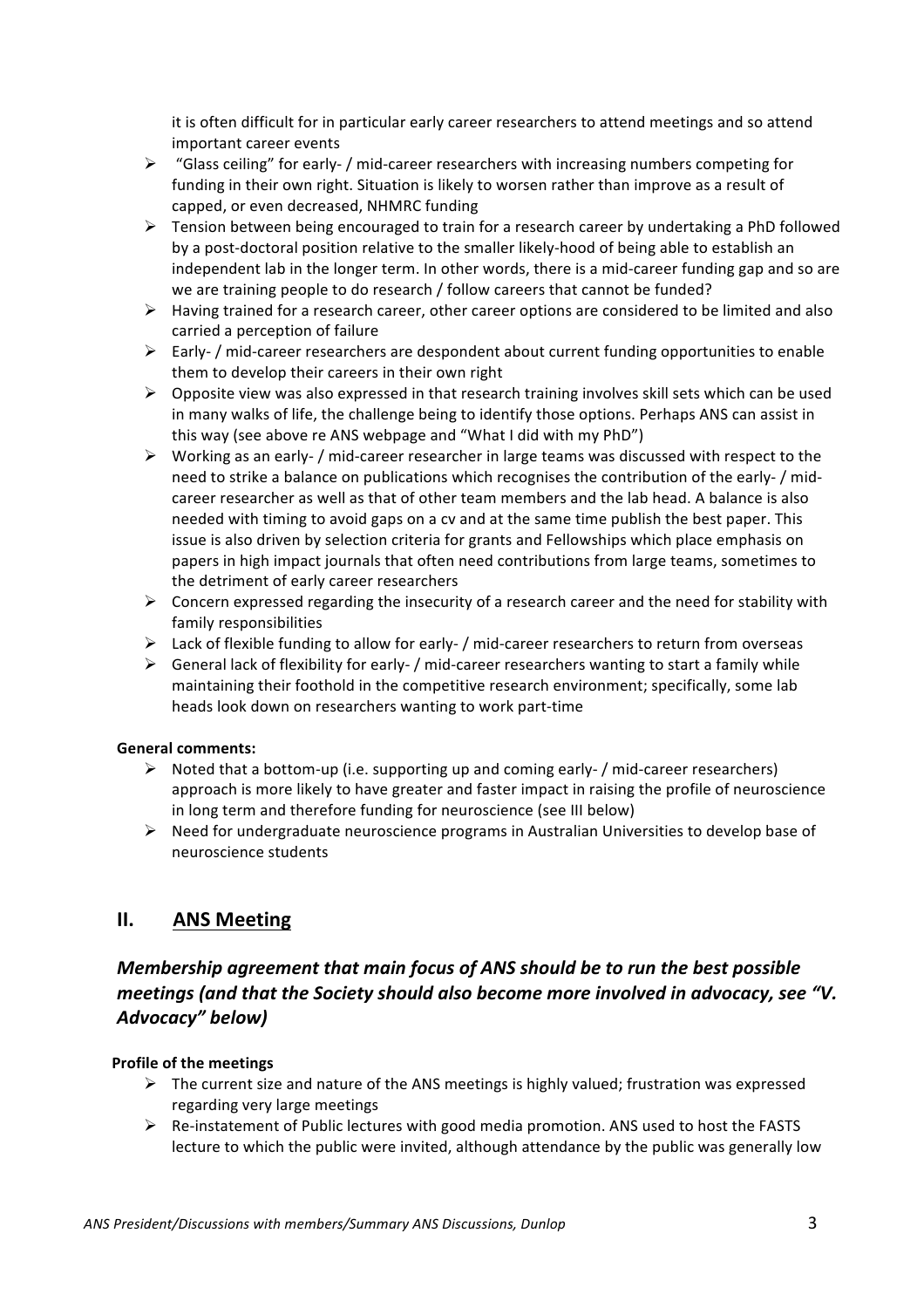- $\triangleright$  Suggestion for ANS to act as an umbrella to bring together a series of high-powered smaller satellite meetings which could be combined with Public Lectures
- $\triangleright$  More involvement with the clinicians. If this were to happen, we would need to broaden the categories under which members could submit Abstracts

## **Public!outreach**

- $\triangleright$  A number of members do a very considerable amount of work on national public outreach programs, e.g. the Brain Bee, Science meets Parliament and Brain Awareness Week. This work is widely recognized and highly valued.
- $\triangleright$  There are also a number of state-based outreach activities e.g. those organized by South Australian Neuroscience Institute (SANI) and the Society for West Australian Neuroscientists (SWAN)
- $\triangleright$  ANS should consider ways to further support these public outreach activities, possibly by a paid Secretariat (see "VI. A Peak Body" below)

## **Involvement of clinicians**

- $\triangleright$  This has been a long standing issue and the interaction of ANS and clinicians and the professions should be developed
- $\triangleright$  Possibility of joining with clinicians and relevant professions and their societies to have one large meeting on a regular basis. Potential economy of scale plus greater public/media impact
- $\triangleright$  Stronger ties with clinicians and the professions would also enable a more coordinated and potent approach to advocacy/lobbying (see "IV. Advocacy" below
- $\triangleright$  Do other Neuroscience Societies have better integration with clinicians and, if so, what do they do?
- $\triangleright$  It was suggested that ANS should organise a Satellite/Workshop/Forum with various clinical Societies to discuss these issues and think of ways to identify the issues and goals and break down the barriers. These could be held on a regular basis at the meetings, for example as a Breakfast Forum.

### **Poster sessions**

- $\triangleright$  With shift away from oral presentations, more structure is needed for the poster sessions. Brief presentations for each poster and mini fora for specific topics, thereby increasing exposure for the students
- Posters should have a photograph of the presenter on them to help people identify the presenting author
- $\triangleright$  Split discipline areas more rigorously across the days of the meeting so that presenting authors in a poster session could at least view some posters in their discipline
- $\triangleright$  Balance of orals and posters is always difficult, and with increased numbers of posters, there is seldom enough time to view them. Note: Balance is dictated  $\gamma$ 2 years in advance once Council and the respective LOC have agreed to a venue and its room configurations

### **Date of ANS meeting**

- $\triangleright$  Issue is still a major concern for many members because 1) start of the school year and impact on families & 2) proximity to NHMRC and ARC grant submissions
- $\triangleright$  Any new date would need to 1) avoid clashes with other meetings (SfN, FENS, JNS, ISN, IBRO every  $4<sup>th</sup>$  year, etc), 2) occur during a week during the year when the Universities have a common week off and 3) avoid public holidays for all States. The difficulty in finding a new suitable date is exemplified by the fact that the issue was raised a few years ago and the membership voted to keep the same date

### **Membership fees**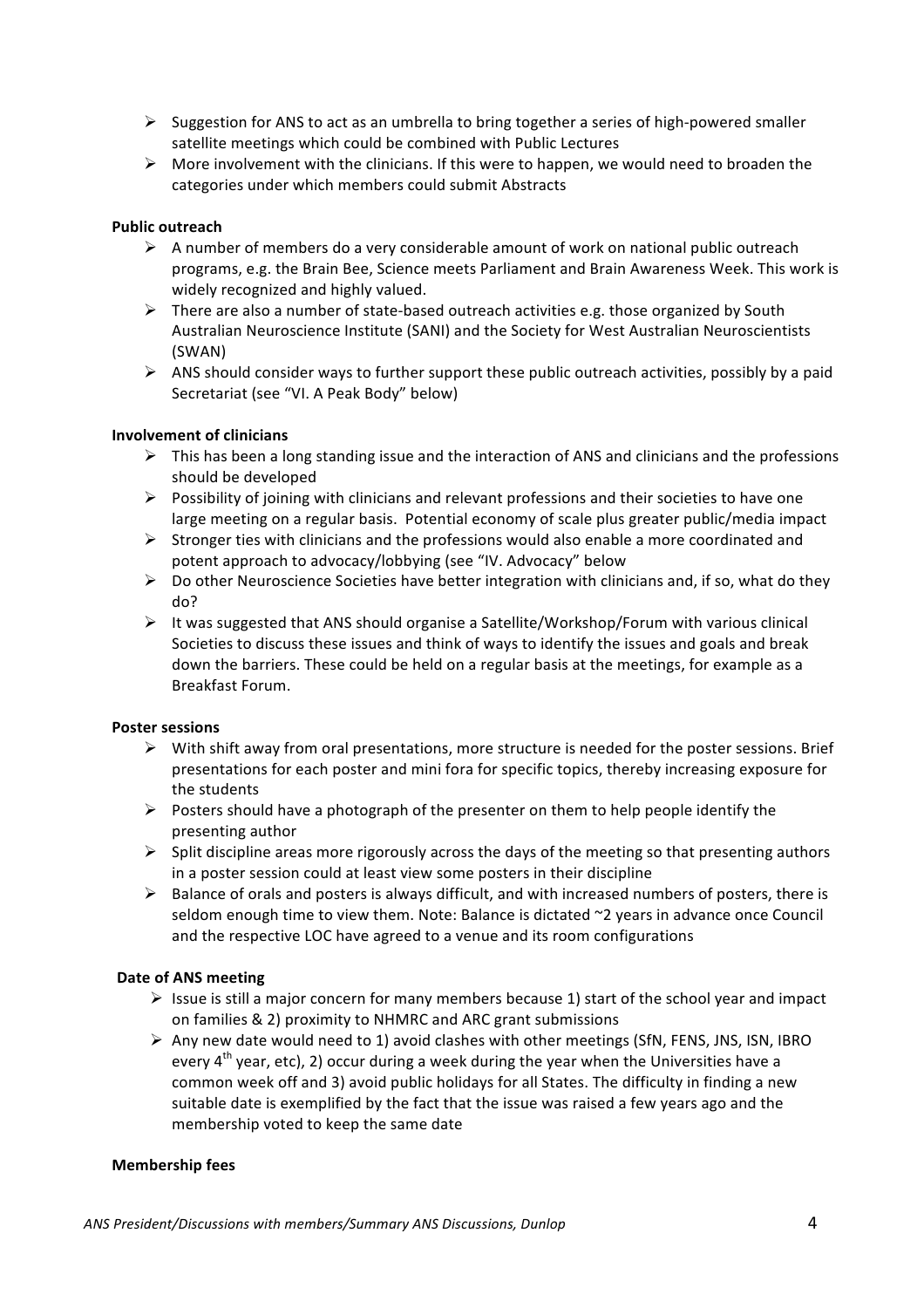- $\triangleright$  Separate the membership fee from the registration and link membership fees to the financial year. One can only go to the meeting if one is a member. NB Subsequent discussions with Sally Jay and SD revealed that there would be an increased cost
- Increase the registration fee to cover the cost of the meeting; membership fees should not necessarily fund the meeting
- $\triangleright$  By increasing the registration fee, you effectively release membership funds to enable the Society to the costs of its current roles (e.g. support for ACAN and Brain Bee) and may even free up funds for other support (e.g. towards paid Secretariat)
- $\triangleright$  The opposite view is that the major role of ANS is to run its scientific meetings and so the Society should be providing members' funds for the meeting

## **Satellite meetings**

- $\triangleright$  Comment was also made on the fact that the ANS Satellite meetings are completely separate from the main meeting. Although not supported financially or organisationally by ANS, the satellite meetings benefit substantially from being linked to the main meeting in terms of kudos, advertising, critical mass and in-kind support. For example, CBR organized the location and catering for the Satellite meetings in the new business school at no cost.
- $\triangleright$  Great concern was expressed both by the New Zealand membership and by other members at the ANS meeting that many people come only to the Satellite meetings and do not attend the main meeting. This was regarded as inappropriate and a loss of valuable income to the Society.

## Expanded role for ANS and a paid part-time Secretariat (see also "VI. A Peak Body" below)

- $\triangleright$  The current 4 member ANS Executive each spend approximately 2 days a week on Society business and therefore the only way that ANS could expand its role along the lines suggested above is to find funding for a paid position to support Council
- $\triangleright$  Raising the membership would be the only way to cover the costs of a part-time Secretariat. It was noted that, with a membership of ~1,000 (say 60:40 full \$115 + GST vs student \$55 + GST split) we would need to double the membership to raise \$91,000 (\$69,000 + \$22,000)
- $\triangleright$  Institutional membership was regarded as potentially problematic because it could create factionalism, particularly if larger Institutes contributed more funding than smaller ones and might expect more influence. However, the meeting of Neuroscience Leaders on Stradbroke Island has given in principle support to Institutional support for ANS
- $\triangleright$  If we are to consider an expanded role for ANS supported by a paid secretariat, we need to clearly define the Secretariat's role. A constitutional change would be required

# **III.** Name of the Society

# The main point discussed in New Zealand related to the name of the Society. The *New\*Zealand\*Membership\*would\*like\*to\*see\*"New\*Zealand"\*included in\*the\*name*

 $\triangleright$  The main point discussed in New Zealand related to the name of the Society. The New Zealand membership wants to have "New Zealand" included in the name since this would make a huge difference now and in the future. The spirit of New Zealand's commitment to the Auckland meeting and its Satellite meetings as well as the New Zealand memberships wish for a greater voice in ANS would be reflected in a name change. Indeed, comment was made that the numbers of registrants was "breathtaking". The success of the meeting and New Zealand's future commitment would be promoted by having both Australia and New Zealand in the name and we should not miss the opportunity to ride on the ANS2011 success.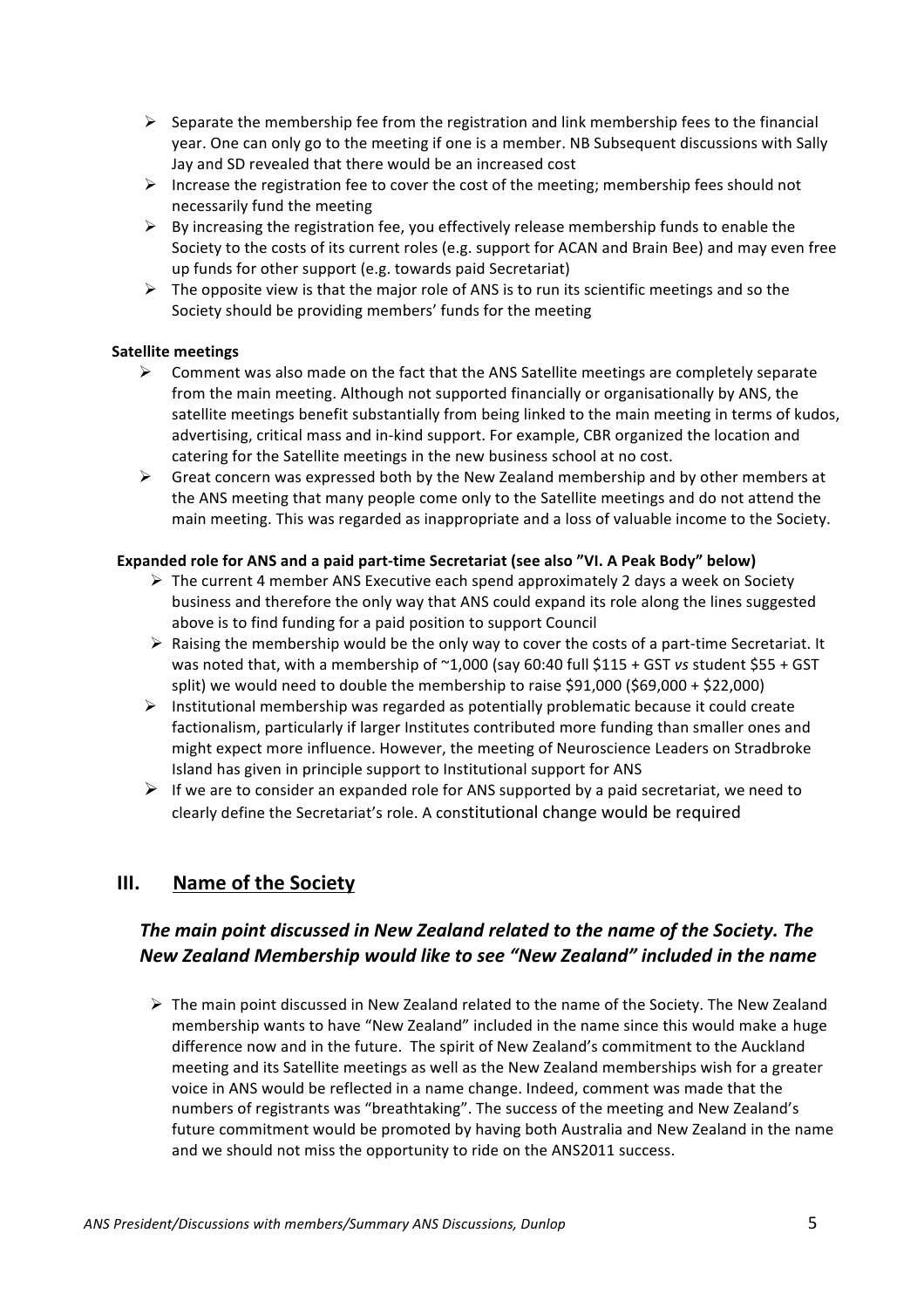- It was noted that the majority, if not all, clinical colleges, have both Australia and New Zealand in their names.
- $\triangleright$  "Australasian" does not have the right feel [SD's subsequent discussions with members" supported this view]. "Australia and New Zealand" has more impact.
- $\triangleright$  New Zealand's commitment to the Auckland meeting was substantial with significant in-kind support from the Centre for Brain Research, University of Auckland and the Brain Health & Repair Centre, University of Otago. This commitment is just the beginning for New Zealand's future growth and involvement with ANS. Although membership has been traditionally low (range  $0 - 40$ ), over 200 New Zealand members registration and it is hoped this will be maintained.
- $\triangleright$  SD pointed out that, apart from State Representatives for New Zealand, there has been no New Zealand member of the ANS Executive. Comment was made that "it was hard to break in as a member of Council, if not impossible".

# **IV.** Neuroscience funding, the profile of neuroscience and measuring research quality

# Are the data on neuroscience *funding and the profile of neuroscience accurate and can* we measure research quality in better ways?

# **IVA. Neuroscience funding**

## **NHMRC**

- $\triangleright$  The accuracy of the NHMRC funding figures was questioned with respect to whether they captured all neuroscience. Some grants could have gone to non-neuroscience panels, e.g. genetics, cell biology, epidemiology, pharmacology etc. However, in general, neuroscience funding appears low relative to other disciplines
- $\triangleright$  Could the apparent low and declining proportion of NHMRC funding for neuroscience be explained by a smaller number of neuroscience grants being submitted? Need hard data. e.g. Do some committees / disciplines give more category 6s than others? Variation in the success of funding rates across the different GRPs?
- $\triangleright$  Grants are now of higher quality and significant "bunching" is occurring with a disproportionate number of grants now falling into Category 5 compared to previously when there were more Category 2-4 grants. One way around this might be to encourage people to write more grants
- $\triangleright$  State-wide comment regarding perceived consistent harshness of Neuroscience GRPs in their ranking of grants. The level of severity in some instances is disturbing. We should continue the informal conversations amongst the neuroscience community to highlight this issue
- $\triangleright$  Almost "hysterical" mantra for translation. Need to get the balance right in funding neuroscience research to ensure that the cornerstone of basic research is maintained while being balanced by strategic and clinical research
- $\triangleright$  Perception that NHMRC funding for clinical trials, which is extremely expensive, is decreasing funds available for clinical and basic research and that funding for clinical trials should come from a separate source

# **IVB. Measuring research quality**

### **Excellence Research Australia (ERA)**

 $\triangleright$  Concern expressed about the field of research (FOR) codes for with fields (e.g. pain) missing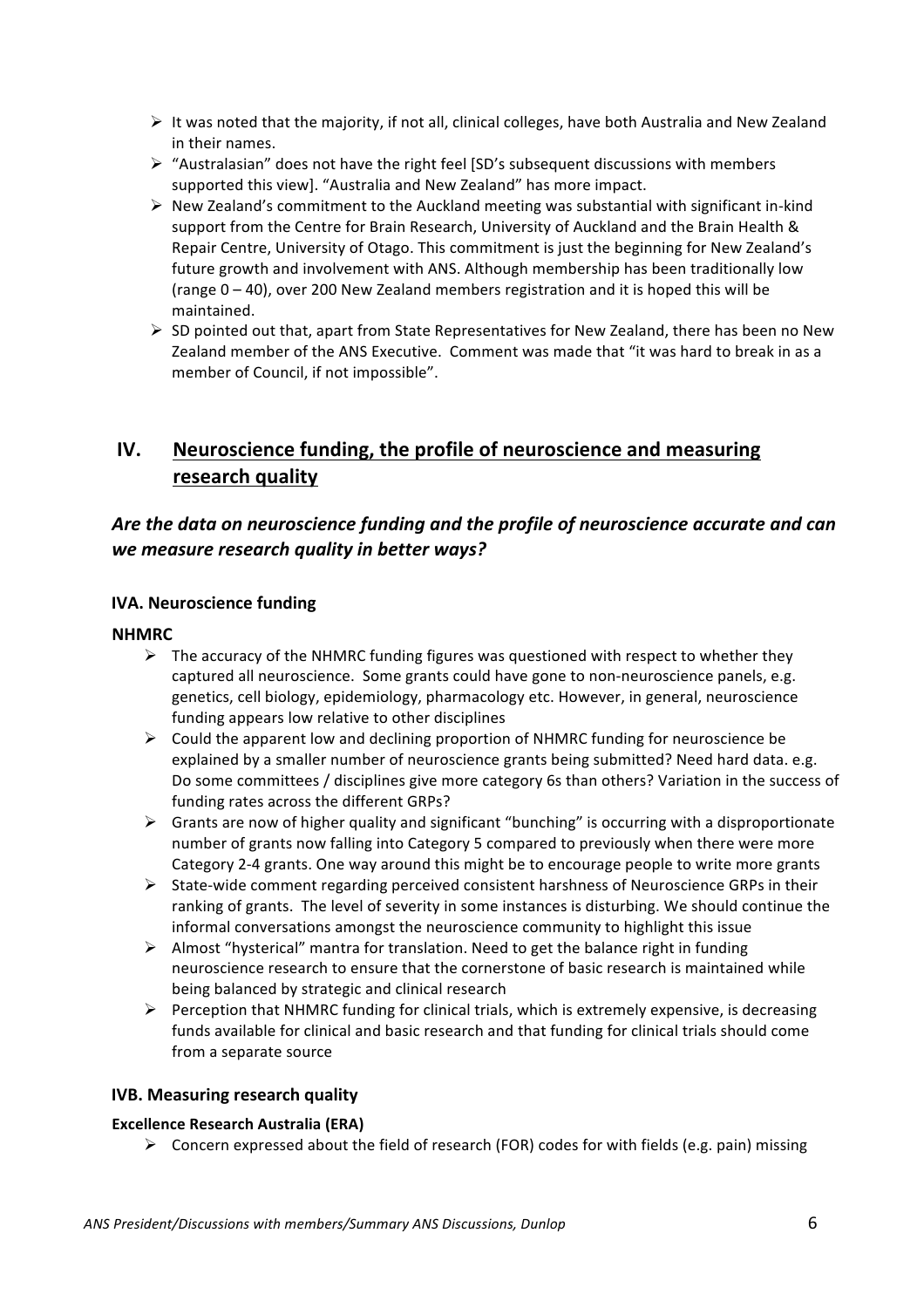- $\triangleright$  Important not to miss future opportunities, they do not come up very often, and are the basis of much of the governments statistics
- $\triangleright$  ANS should be prepared to be rapidly and actively involved in any future ERA or equivalent

### **How to measure research quality?**

- $\triangleright$  ANS membership would represent a good cross section of researchers that are better than average, and therefore it was considered that the Butler report cannot be a true reflection. Important to develop other ways to measure research quality
- $\triangleright$  Different ways to do the calculations, e.g. numbers of grants, per dollars spent, normalize to number of authors?
- $\triangleright$  Could ANS sponsor a prize/contract for a student or ECR to generate our own ANS H factor?

# **V. Advocacy**

# *Neuroscience\*funding\*and\*advocacy\*are\*part\*of\*the\*same\*spectrum and\*ANS\*should\* develop\*ways\*to\*be\*more\*involved in\*advocacy*

### **Advocacy**

- $\triangleright$  Individuals (unfunded) will never have enough energy or time to undertake advocacy voluntarily and, with current Society finances, it is difficult to extend the Society's commitments beyond the main meeting
- $\triangleright$  However, there is a great deal of attractiveness in running an advocacy program under the one banner involving ANS to develop a collective voice
- $\triangleright$  Although the National Neuroscience Initiative gained significant buy-in, it was unable to engage all parties, in terms of both geography and the balance between basic and clinical neuroscience disciplines. More work would be needed and perhaps ANS, with the bulk of its membership being involved in basic neuroscience, could be more involved.
- $\triangleright$  FASTS and ASMR are existing large peak bodies which support science in general but are somewhat limited in their ability to support specific disciplines such as neuroscience. Nevertheless, FASTS and ASMR do a great deal of work and ANS should not work against them in an effort to increase funding for neuroscience research. A coordinated approach to increase the overall funding pot for medical research will be the most powerful approach
- $\triangleright$  Advocacy for neuroscience should be inclusive and especially it should emphasise the value of basic research for its fascination, as well as the potential benefits of medical / translational research

### Advocacy: comparing neuroscience to other health areas

- $\triangleright$  Health care areas such as cancer and diabetes are highly successful in advocacy
	- Cancer / diabetes etc are readily identifiable
	- *-* They"have"very"specific"branding,"e.g."pink"ribbon"for"breast"cancer
	- There is a relatively direct link in the public's mind between e.g. cancer and the need to do cancer research to cure the disease. The public do not necessarily want to know about the nature of the research; they want a cure
- $\triangleright$  Neuroscience does not seem to be as successful in advocacy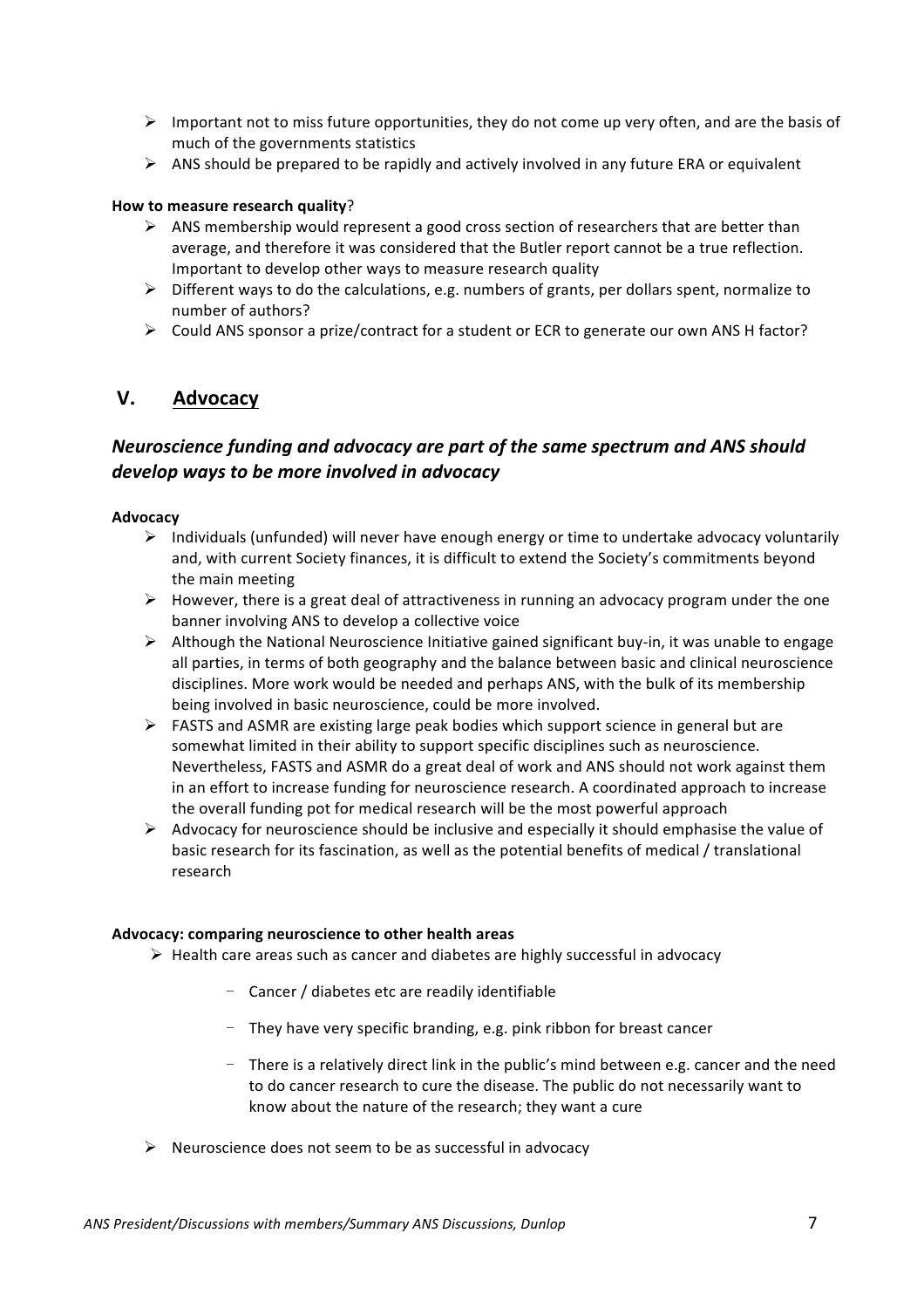- In contrast to cancer / diabetes, the neuroscience discipline is highly diverse covering a range of conditions (e.g. Alzheimer's, Parkinson's, stroke, head and spinal cord injury, multiple sclerosis, schizophrenia, mental illness, alcohol and drug abuse etc) that hit at the very core of "self" (personality, behaviour)
- Neuroscience thus has a very diverse brand to sell
- For neuroscience, the link for the public between research and the cure is different. They want both research on how to fix different brain and eye diseases as well as the "wow / awe" factor (e.g. how the brain works, how we learn, think, what is consciousness, how the brain changes, what grandmother cells are, how we behave well or badly etc)
- $\triangleright$  The issue of brain diseases representing 35% of disease burden yet attracting relatively much less in terms of research funding is not a unique argument and that other disease burdens such as cardiovascular, cancer, diabetes and arthritis would all make the same point
- $\triangleright$  We should identify what is special about neuroscience in Australia; brain disease will have a similar profile to elsewhere in the world. Other disciplines such as geophysics and the marine environment have unique "geo-political luck" on which the proponents capitalise very successfully to give Australia the advantage. This "what is unique in Australia" approach was reflected, for example, in various Nationally Competitive Research Infrastructure Scheme (NCRIS) awards a few years ago, and also by the National Neuroscience Initiative

## Advocacy: Selling the neuroscience research argument

- $\triangleright$  Combined, diseases of the brain and mind represent a massive (35%) burden of disease, encompass a wide range of socio-economic factors and will increase as the population ages (see Appendix A)
- $\triangleright$  Investment in brain sciences does not match that burden now, let alone in the future. Thus, there is a major gap between public need and research funding in neuroscience and the gap is likely to increase given the aging population
- $\triangleright$  The hearts and minds of the general public (i.e. the tax payer who provide the funds in the first place) have been won, since most are impacted directly or indirectly by diseases of the brain and mind
- $\triangleright$  By contrast, we have yet to win the hearts and minds of the politicians
	- Sometimes politicians see researchers as merely always asking for money and not giving anything in return
	- Politicians do not yet appear to be convinced of research as an investment rather than a cost"
	- Science is at a disadvantage in explaining our key role partly because the political cycle is 3 years, whereas research is  $\sim$ 20+ years
- $\triangleright$  There thus seems to be a disconnect between public perception of the need and securing funding for neuroscience research
- $\triangleright$  The National Neurosciences Initiative has already taken the approach of focusing on the major burden of diseases of the brain and mind yet this has yet to lead to extra funding
- It was noted that much of the recent increase in funding for mental health, which came about as a result of high profile lobbying, was for care and not research. This is an expensive way of coping with burden of disease rather than trying to discover new ways to reduce it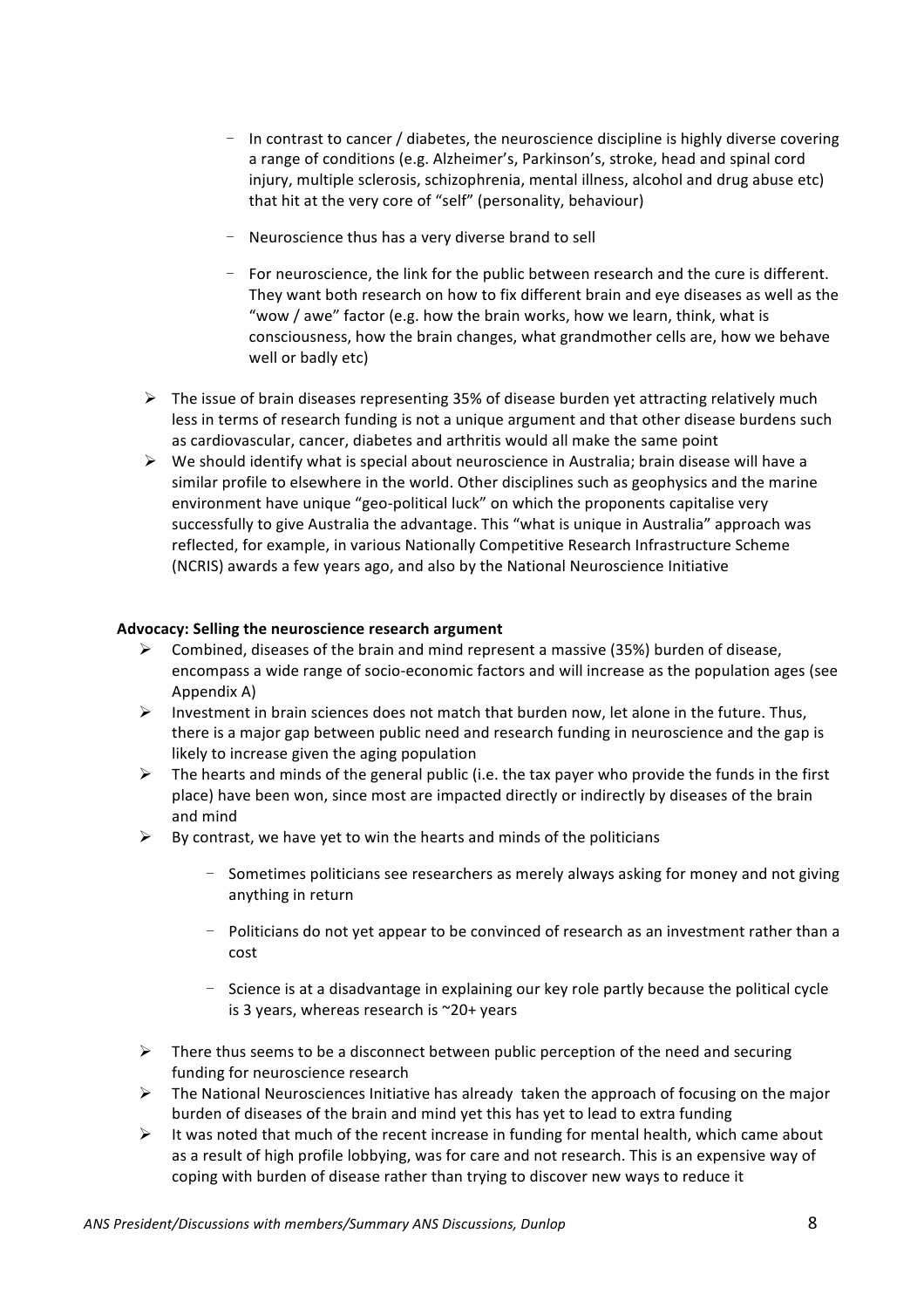- $\triangleright$  The question of "why should Australia do medical research?" was raised, i.e. for Australia not to have a medical research, yet alone a neuroscience research profile. Why not allow NIH to do this and Australia imports the products?
- $\triangleright$  In reply, importing health products is expensive but we need good economic arguments stemming from Australian basic and medical research which support the notion that funding research is an investment not a cost. Another reason for supporting medical research is to enable preparedness so that Australia can evaluate new health care products

## Advocacy: Do we need to re-brand "neuroscience"?

- $\triangleright$  Government, industry and philanthropy all want to see how high quality research is related to important diseases of the brain. The Government wants to see treatments and cost savings
- $\triangleright$  Are we addressing major issues; or are we focussing more and more on minutiae of the same issues?
- $\triangleright$  We need clear examples of how fundamental research leads to translation, improvements in brain health and health outcomes, policy and a reduction in burden of disease and costs
- $\triangleright$  ANS could run a competition to get good examples of success stories in basic research which could be posted on the ANS website
- $\triangleright$  The neuroscience Research Institutes would have extensive data in their annual reports on current neuroscience areas of excellence in Australia and the potential benefits
- ANS could have a media officer (publicist / policy director) who is experienced in the field and knows how to talk to politicians. This role would be different to the Public Officer, based in Canberra, who has minor administrative duties relating to the Constitution
- $\triangleright$  If we were to use the ANS website for advocacy, we would need a graphic designer

# **VI. A Peak Body: Joining forces with the clinicians and the professions**

# *There is general support for ANS to discuss joining forces with the clinicians and the professions\*to\*form\*a\*peak\*body\*which\*would\*have\*advocacy\*/\*lobbying\*as\*its\*major\* role*

# **Joining!forces!with!the!clinicians!and!the!professions**

- $\triangleright$  There was general agreement from the membership that ANS should engage with the clinical professions and their societies in forming a Peak Body
- $\triangleright$  ANS already represents over 1,000 neuroscientists and a number of clinicians undertaking research
- $\triangleright$  Neurologists have merged different professional societies to form the Australian and New Zealand Association of Neurologists (ANZAN)
- $\triangleright$  ANS, which represents by and large the majority of basic and pre-clinical research scientists, should consider initiating talks with ANZAN
- $\triangleright$  Neuroscience GRPs include both basic scientists and clinicians, yet many of those clinicians are not regular ANS members and do not come to the meeting. However, the basic/clinical composition of the GRPs is a natural blend that could be captured in establishing a Peak Body
- $\triangleright$  In forming a Peak Body, we should also bring in the user/patient groups thus forming a stronger alliance. These groups are often highly organized, energetic and motivated and we should be working with them
- $\triangleright$  FASTS already has a full-time Executive Officer and lobbyist which would be an expensive position for ANS to replicate thus strengthening the argument to work with the clinical professions and their societies as well as user groups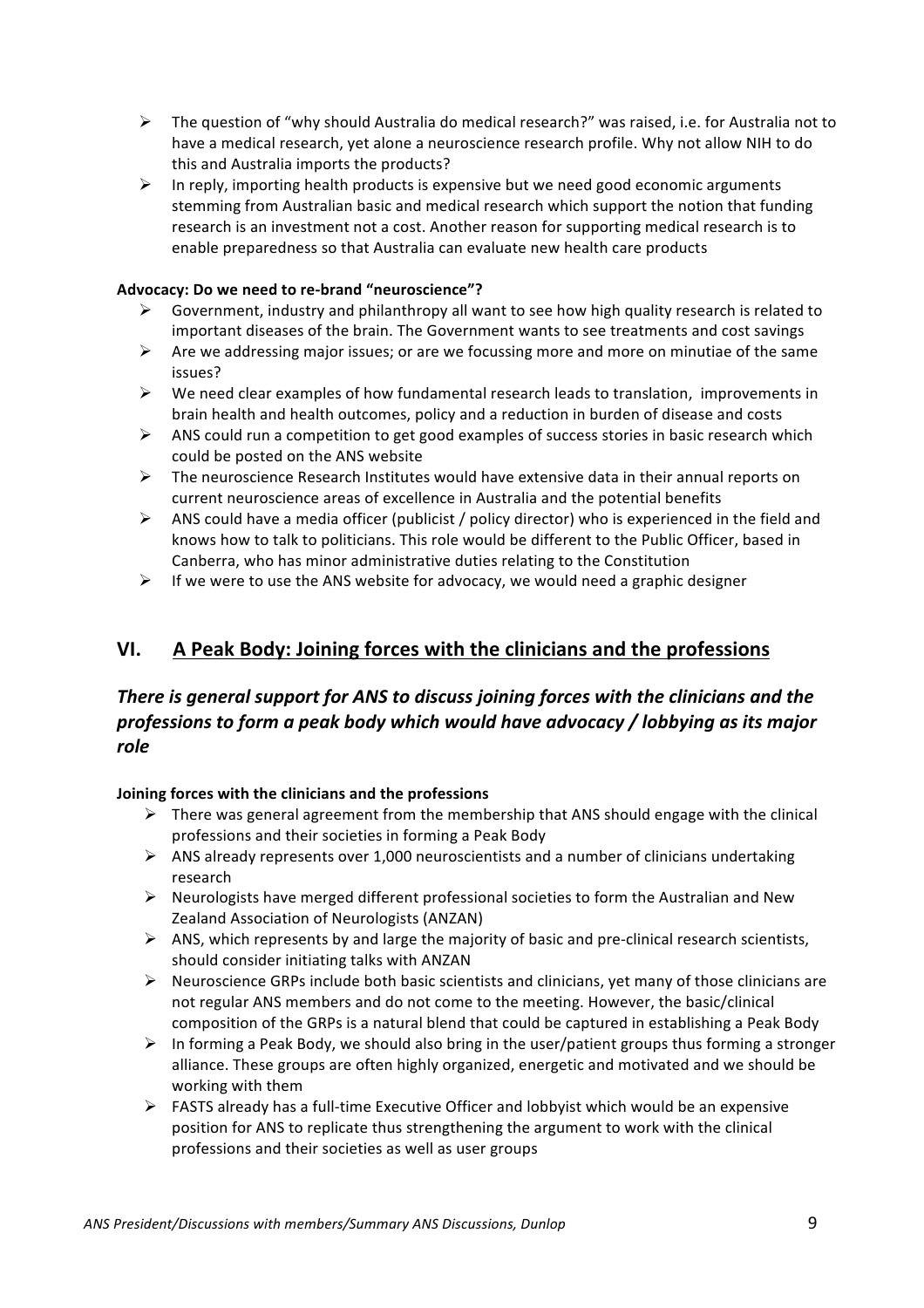- $\triangleright$  In reality, we already receive large amounts of funding from the Federal Government. In addition, various States, in particular Queensland, Victoria and NSW, have attracted significant amounts of funding for neuroscience research in their own right. It was suggested that ANS should continue the Stradbroke Island meetings and capitalise on the experience and skills of the participants to play a bigger role in awakening a sense of coordination and achieve a global/national view
- $\triangleright$  Forming a peak body would be a long-term undertaking

### **Possible roles for a paid ANS Secretariat**

The ANS Executive have yet to formally discuss this issue. The points below are from the membership:

- $\triangleright$  Assistance is needed for the ANS Executive to enable it to expand its roles
- $\triangleright$  Capture research success stories which would be useful in lobbying and which could be posted on the ANS website and in the newsletter
- $\triangleright$  Find out which Senators to target for lobbying and find out what members of parliament want to hear about
- Inviting members of Parliament to the meeting, possibly to open them. More regular invitations" to Research Institutes for events
- Part of the lobbying should include the argument about the long-range economic benefits that arise from basic research with concrete examples
- $\triangleright$  Note: SfN already has made substantial investments in advocacy/lobbying and ANS could learn from their experience. Note: Discussions are underway between SfN, FENS, JNS and ANS regarding the possibility that SfN provides these other neuroscience societies with materials and expertise on advocacy/lobbying